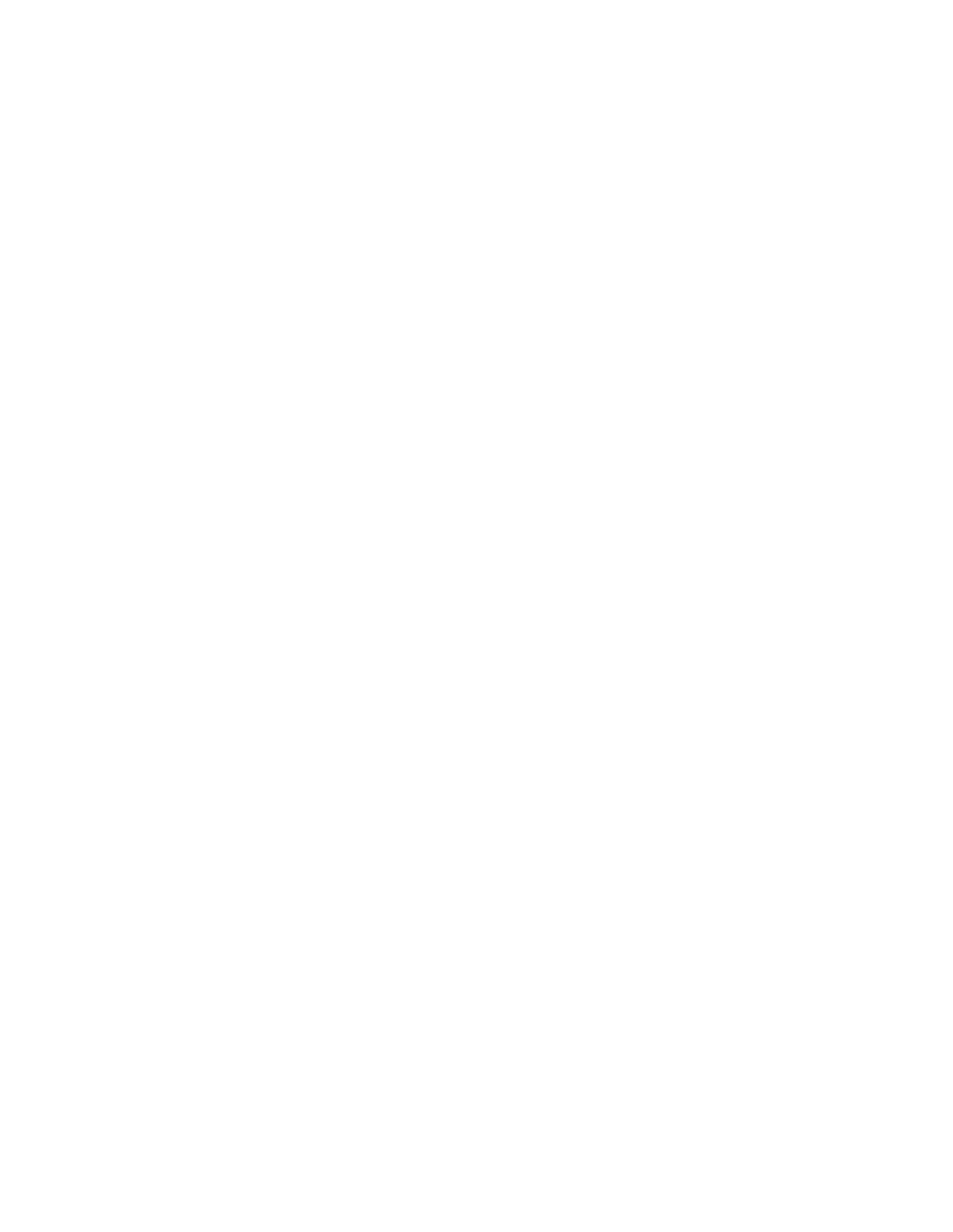# **Table of Contents BASE PREPARATION**

#### **INSTALLATION**

### **WARRANTY**

|--|--|

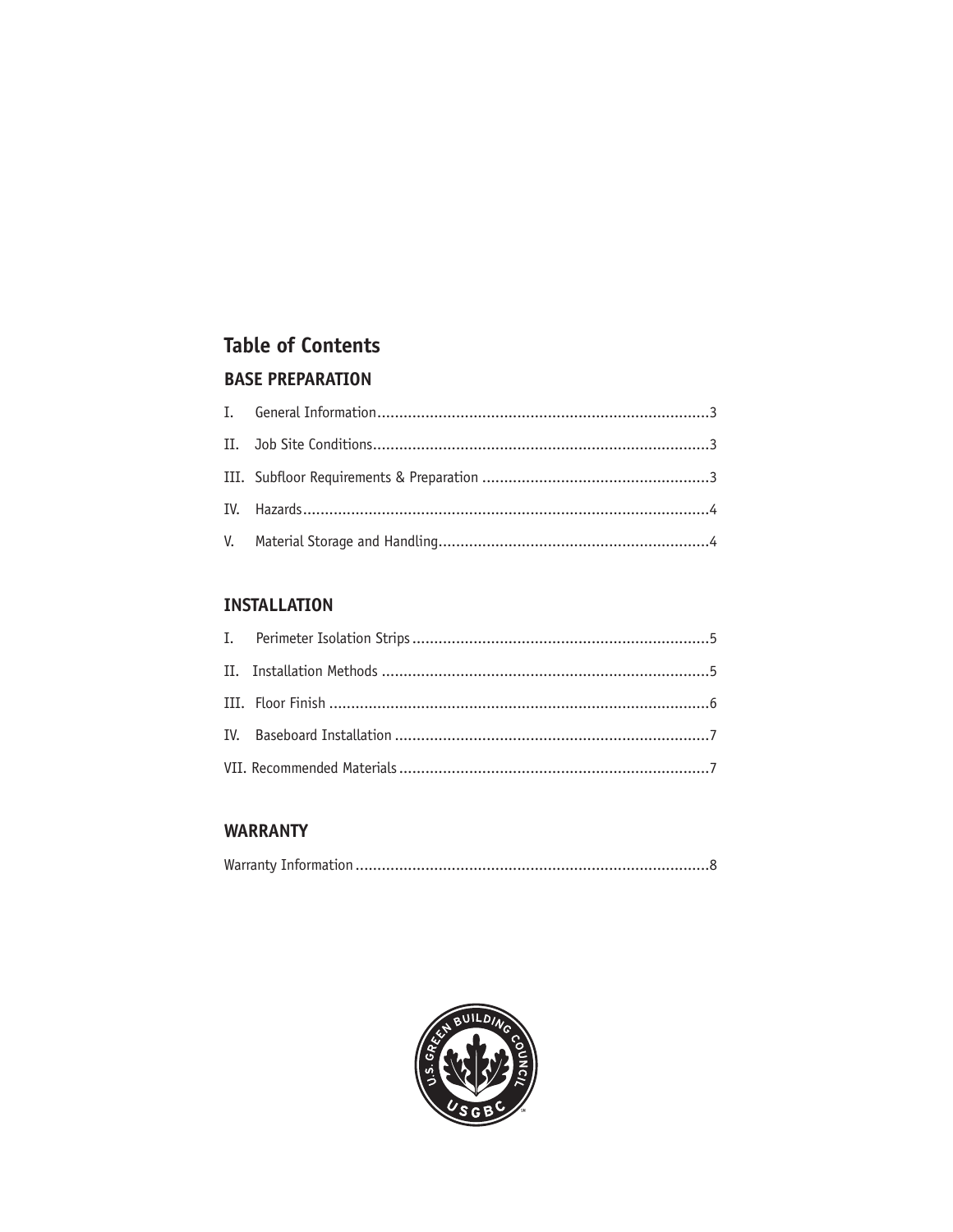# **Base Preparation**

# **I. GENERAL INFORMATION**

The QuietSound II™ rolled underlayment has been rigorously tested to be as good as any sound isolation products

Currently produced, laboratory results available on request.. Made from 100% resilient recycled rubber, from remanufactured car and truck tires, QuietSound II™ qualifies many projects for up to 5 LEED points and makes an important statement that a builder, developer, or architect cares about our environment. Used in schools, hospitals, hotels and condominiums QuietSound II™ has very low VOC's and can be installed under most types of grouted, glued and floating floors\*\*\*( no adhesive required for floating floors) including ceramic tile, stone, and engineered woods.

# **II. JOB SITE CONDITIONS**

Like most flooring products, do not consider installation until there are suitable temperature and humidity controls operable and working, and a suitably "clean" means of ingress and egress. Complete building and job requirements are available online at www.usrubber.com.

## **III. SUBFLOOR REQUIREMENTS & PREPARATION**

**NOTE:** Please follow the subfloor requirements and preparation recommendations determined by the flooring manufacturer. Use the following subfloor requirements and preparation guidelines only when no such recommendations exist for the floor finishing product.

- 1. All subfloors/substrates must be inspected prior to installation.
- 2. Install QuietSound II™ over concrete, approved self-leveling materials and wood.

3. Wood subfloors (when installed with use of grouted floor coverings like tile) must be prepared according to ANSI L/360 standards, as required by the floor covering manufacturer.

**NOTE:** Particleboard, often called "chipboard," masonite and lauan are not suitable underlayments.

- 4. Concrete floors must be fully cured and permanently dry. Subfloor shall be dry, clean, smooth, level and structurally sound. It should be free of dust, solvent, paint, wax, oil, grease, asphalt, sealers, curing and hardening compounds, alkaline salts, old adhesive residue and other extraneous materials, according to ASTM F710.
- 5. Subfloor should be smooth to prevent irregularities, roughness or other defects from telegraphing through the material. The surface should be flat to the equivalent of 3/16" (3.9mm) in 10', as described in ACI 117R, or as recommended by the flooring manufacturer.
- 6. Mechanically remove all traces of old adhesives, paint or other debris by scraping, sanding or scarifying the substrate. DO NOT use solvents.
- 7. Grind all high spots until level and fill low spots with an approved patching/leveling compound.
- 8. All saw cuts (control joints), cracks, indentations and other nonmoving joints in the concrete must be filled with an approved patching/leveling compound. Allow patching material to dry thoroughly.
- 9. Any concrete subfloor can be a source of moisture-related flooring failures. It is the installer's responsibility to test the concrete or other cement-like material for moisture.

**NOTE:** The calcium chloride test (ASTM F1869) is not recommended for use with gypsum products.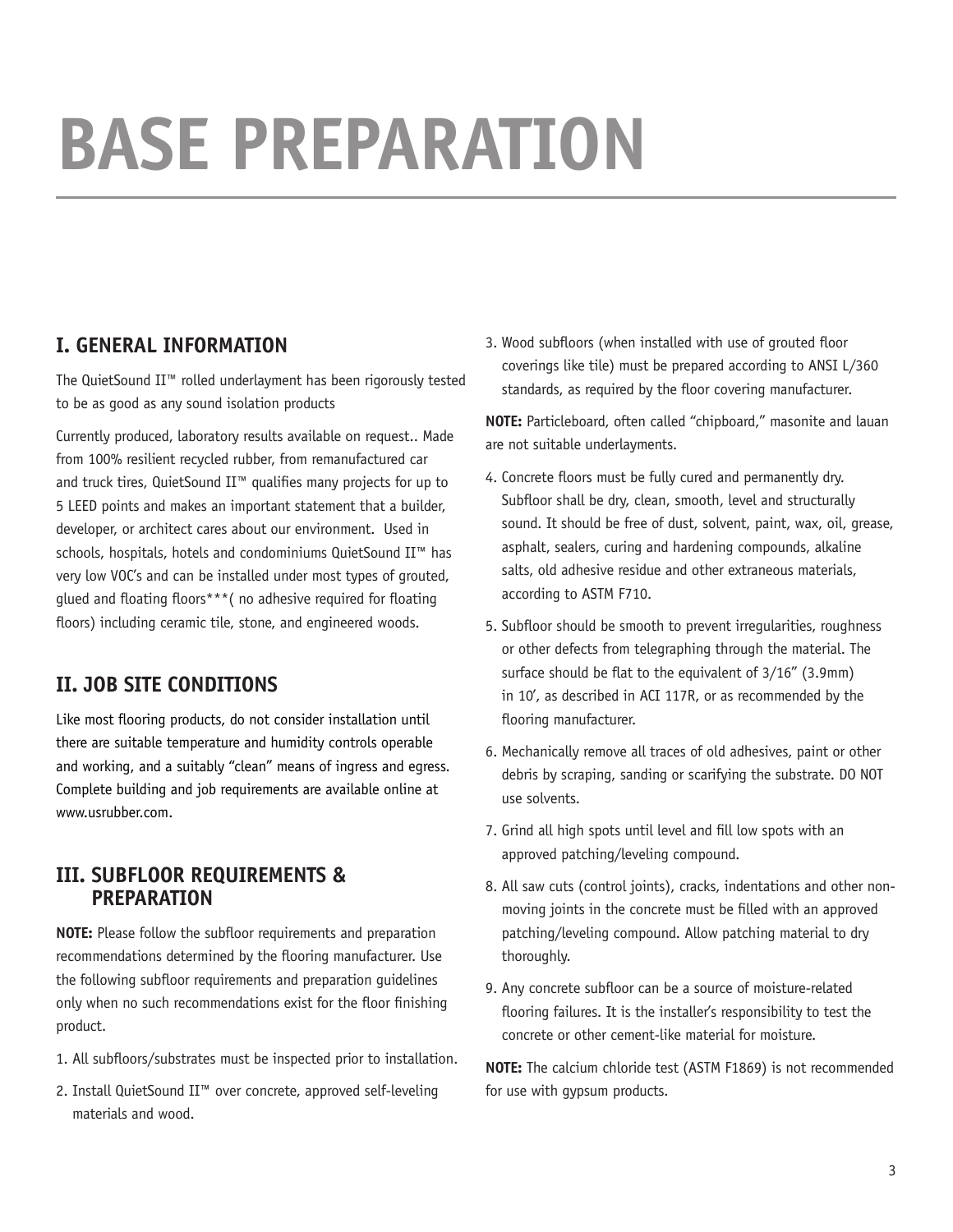## **IV. HAZARDS**

#### STI TCA WARNING

Concrete, floor patching compounds, toppings and leveling compounds can contain free crystalline silica. Cutting, sawing, grinding or drilling can produce respirable crystalline silica (particles 1-10 micrometers). Respirable silica is classified by OSHA as an IA carcinogen and is known to cause silicosis and other respiratory diseases. Avoid actions that cause dust to become airborne. Use local or general ventilation, or protective equipment to reduce exposure below applicable exposure limits.

#### LEAD WARNING

Certain paints may contain lead. Exposure to excessive amounts of lead dust presents a health hazard. Refer to applicable federal, state and local laws and the publication, *Lead Based Paint. Guidelines for Hazard Identification and Abatement in Public and Indian Housing*, available from the United States Department of Housing and Urban Development.

#### ASBESTOS WARNING

Resilient flooring, backing, Dining felt, paint or asphalted "cutback" adhesives could contain asbestos fibers. Avoid actions that cause dust to become airborne. DO NOT sand, dry sweep, dry scrape, drill, saw, bead blast, mechanically chip or pulverize. Regulations may require that the material be tested to determine asbestos content. Consult the documents titled, *Recommended Work Practices for Removal of Existing Resilient Floor Coverings,* available from the Resilient Floor Covering Institute.

## **V. MATERIAL STORAGE AND HANDLING**

- 1. Deliver the material to the job site in its original, unopened packaging with all labels intact and stored appropriately to prevent damage.
- 2. Inspect all material for visual defects before beginning the installation. U.S. Rubber will not honor any labor claim on material installed with visually apparent defects.
- 4. The material and any adhesive must be acclimated at room temperature for a minimum of 24 hours before starting the installation.
- 5. Roll material is stretched slightly when it is rolled at the factory. At the job site, the installer should allow all cuts to relax before gluing down. Shaking the material once it is unrolled can help it to relax more quickly.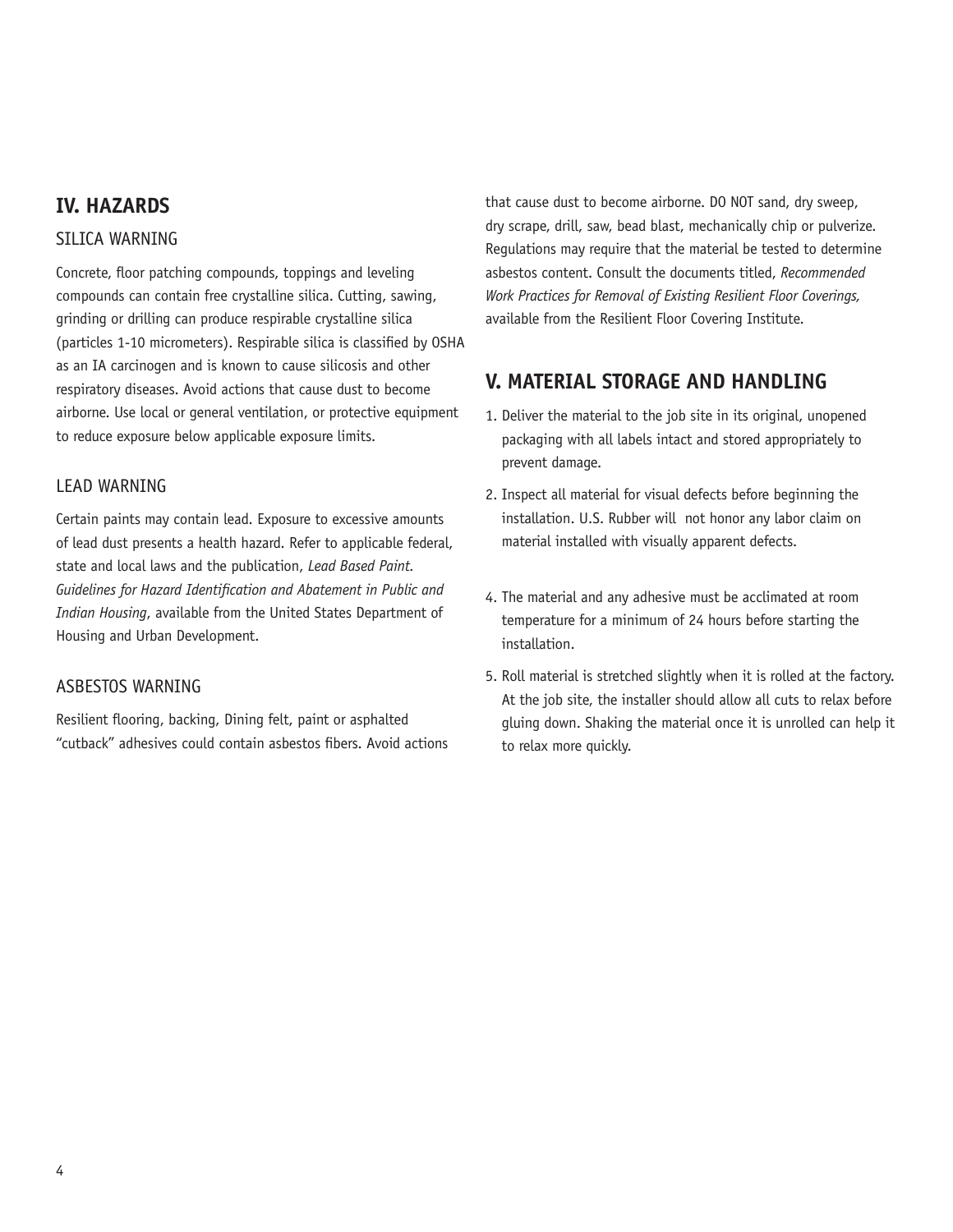# **INSTALLATION**

# **I. PERIMETER ISOLATION STRIPS**

**NOTE:** It is essential to install isolation strips, if any, before placing and trimming



1. Open windows daily a minimum of 2" to allow for the evaporation of moisture.

**NOTE:** A building without all of these conditions present will significantly increase the drying time of the gypsum product.

- 2. Before applying the sealer or installing the finished floor goods, be sure that the gypsum underlayment is sufficiently dry by testing it using the plastic sheet method per ASTM D4263 or a method recommended by the gypsum manufacturer.
- 3. Install the finished floor in accordance with the flooring manufacturer's directions. After installing the finished floor, trim the excess Perimeter Isolation Strip around the entire perimeter of the finished floor.

# **II. INSTALLATION METHODS**

**NOTE:** QuietSound II™ sound isolation underlayment is a flat, resilient underlayment that is used directly under a variety of floor finishes, including ceramic tile, vinyl, wood, laminate and stone, yielding exceptional results over both concrete and wood joist constructions. QuietSound II™ is available in 48" wide rolls, and in 3mm, 5mm, 6mm, 9mm, and 12mm thicknesses, other custom thicknesses available..

## TYPICAL INSTALLATION

- 1. Attach wall isolation strips, if any (see Diagram 1).
- 2 Assume the walls you are butting up against are not square. Using a chalk line, create a starting point for an edge of the material to follow.
- 3. If you have not already done so, remove the shrink-wrap from the roll of QuietSound II™ and unroll it onto the floor. Shaking the material once it is unrolled can help it to relax.
- 4. Place the QuietSound II™ material so that it is perpendicular to the subsequent installation direction of the topping material (see Diagram 2 below ).



**Diagram 2:** Installation Direction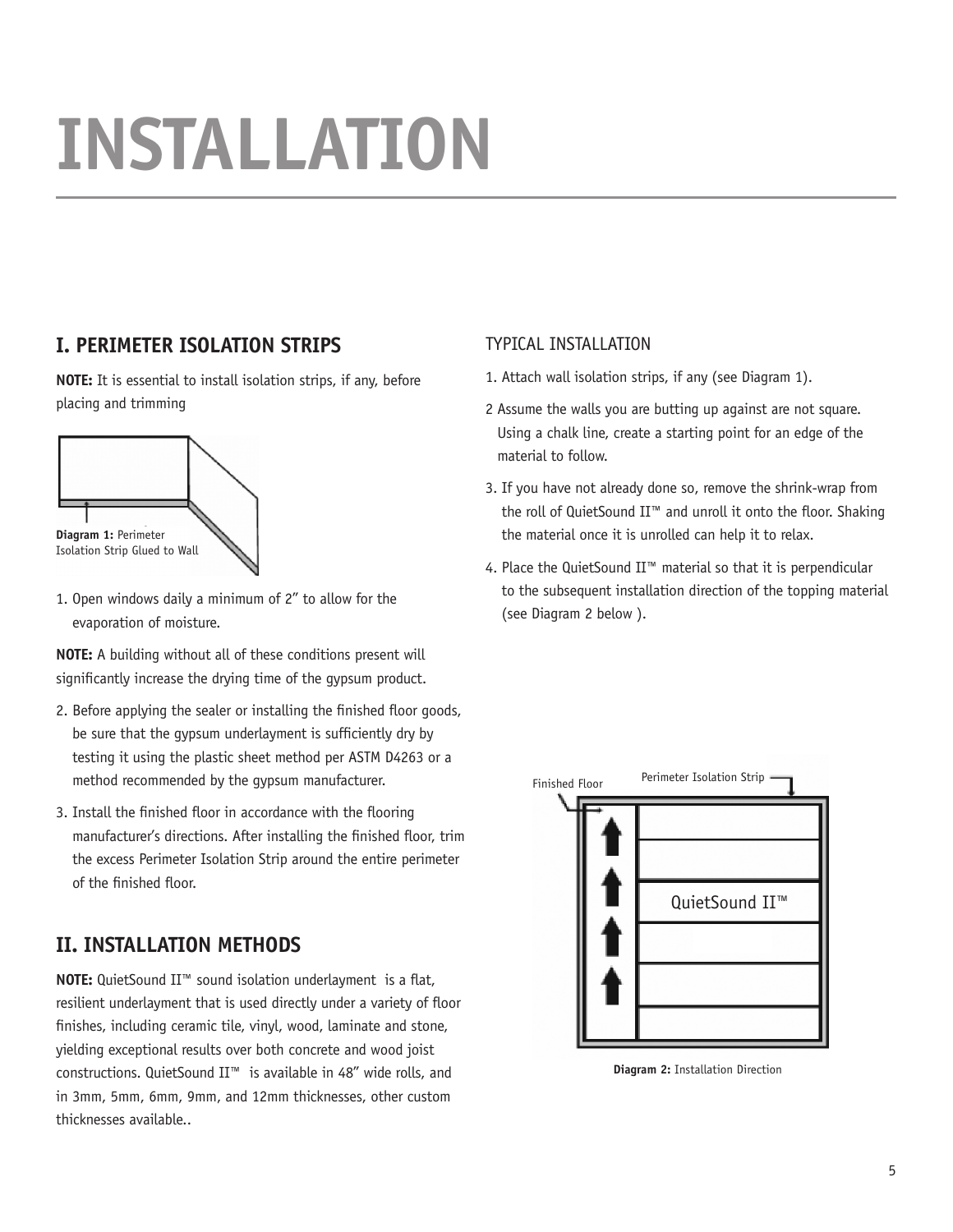- 5. Trim the ends of each section as necessary in order to fit the surface area to be covered. You may trim section ends to exact dimensions required (e.g. joints with walls, etc.).
- 6. Align the lengthwise edge of the material exactly with that of the neighboring section. Edges must contact but not overlap.

**NOTE:** When using grouted or fully adhered flooring materials, the QuietSound II™ shall be fully adhered to the substrate with a suitable adhesive, preferably Surebond II, or Acryli-Bond II. No substitutions are permitted.

7. Fold the first drop lengthwise (half the width of the roll). Spread adhesive using proper notch trowel.

**NOTE:** Temperature and humidity affect the open time of adhesive. The installer should monitor on-site conditions and adjust open time accordingly. Carefully lay the material into the wet adhesive, dropping it may trap air which may affect adhesion. Carefully lay the material into the wet adhesive.

- 8. Fold over second half of first sheet and first half of second sheet.
- 9. Spread the adhesive. At seam area, spread adhesive at a 90 degree angle to the seam to prevent excessive adhesive oozing up to the surface of the material.



**Diagram 3:** Seam Alignment

- 10. Continue the process for each consecutive drop. Always work at a pace so that you are always folding material back into wet adhesive.
- 11. Never leave adhesive ridges or puddles, as they may telegraph through the material.
- 12. Use a 30 to 50 lb. roller to roll over the floor within *45* minutes to ensure proper transfer of adhesive. Overlap each pass of the roller by 50% of the previous pass to ensure that the floor is properly rolled.

13. Slice air pockets and wrinkles and smooth with a roller or the flat side of a trowel. Align subsequent sheets and butt join the seams tightly but do not overlap them.

## USING TAPE

## (FOR FLOATING FLOOR COVERING INSTALLATIONS)

- 1. Dry lay the rolls onto the subfloor following the directions on above.
- 2. Use duct tape or a high-quality carpet tape to secure the *butt* joints and seams.
- 3. A high quality 3" wide duct tape can be used to prevent the QuietSound II<sup>™</sup> from moving on the substrate.

**NOTE:** Gluing down of the QuietSound II™ is not required for floating Floors.

# **III. FLOOR FINISH**

#### GENERAL

**DO NOT** mechanically fasten any material through QuietSound II™. Any mechanical connection, such as nails, screws, staples, etc., will transmit noise through to the building structure, compromising the performance of Quiet Sound.

### INSTALLATION

- 1. Install self-locking floors, such as wood laminates, over QuietSound II™ following the manufacturer's recommendations.
- 2. Glue standard wood flooring directly to QuietSound II™, (if not floating), using the flooring manufacturer's recommended adhesive.
- 3. If a flooring manufacturer recommends the installation of a layer of plywood or cement board between the QuiteSound II™ underlayment and the finished flooring, glue the recommended board using a suitable adhesive.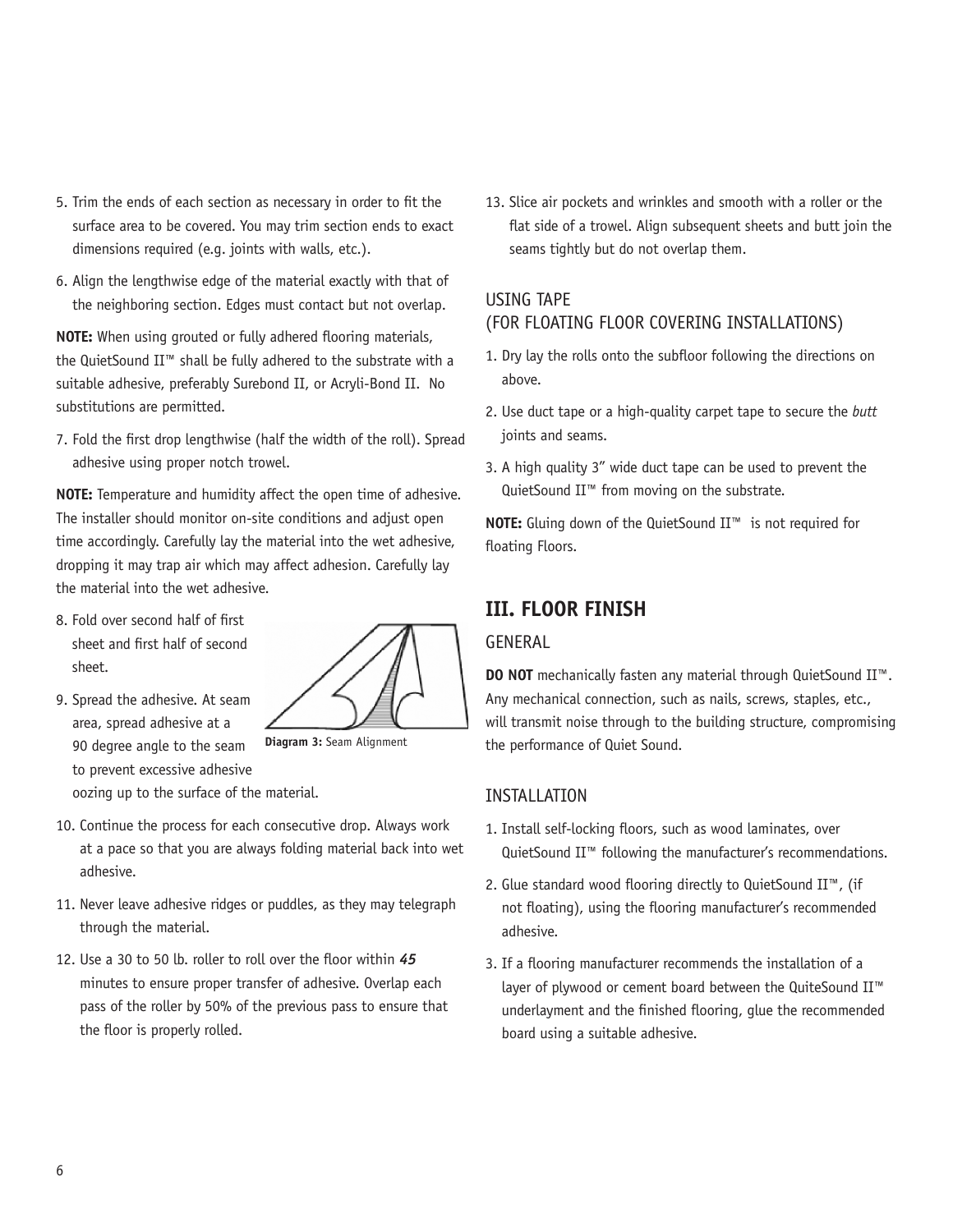- 4. Heat welding of seams may allow the migration of some chemicals into the flooring. As a preventative measure, install a barrier between the QuietSound II™ and the flooring. A layer of craft paper will work well for this application.
- 5. Install grouted flooring materials in a thin/thick mortar applied directly on the QuietSound II™.
- 6. Trim any excess material flush with the floor.

## **IV. BASEBOARD INSTALLATION**

### (If applicable)

- 1. After perimeter installation strip has been trimmed to finished floor height install the baseboard.
- 2. Fix the baseboard to the wall above the QT. The baseboard must not touch the finished floor (see Diagram 4).
- 3. Seal the entire perimeter with a permanently flexible acoustical caulk.



**Diagram 4:** Baseboard Installation

## **V. RECOMMENDED MATERIALS**

**NOTE:** All materials shall be delivered to the job site in the original containers with the manufacturer's identification on each package. Unauthorized modification to any product is not permitted. The following materials are listed only as a convenience to the buyer.

#### URETHANE/ACRYLIC ADHESIVES

- 1. Surebond II (Urethane Based).
- 2. Acryli-Bond II-(Acrylic Based)

\*\*\*NOTE: See page 6, no adhesive required for floating floors, just tape seams